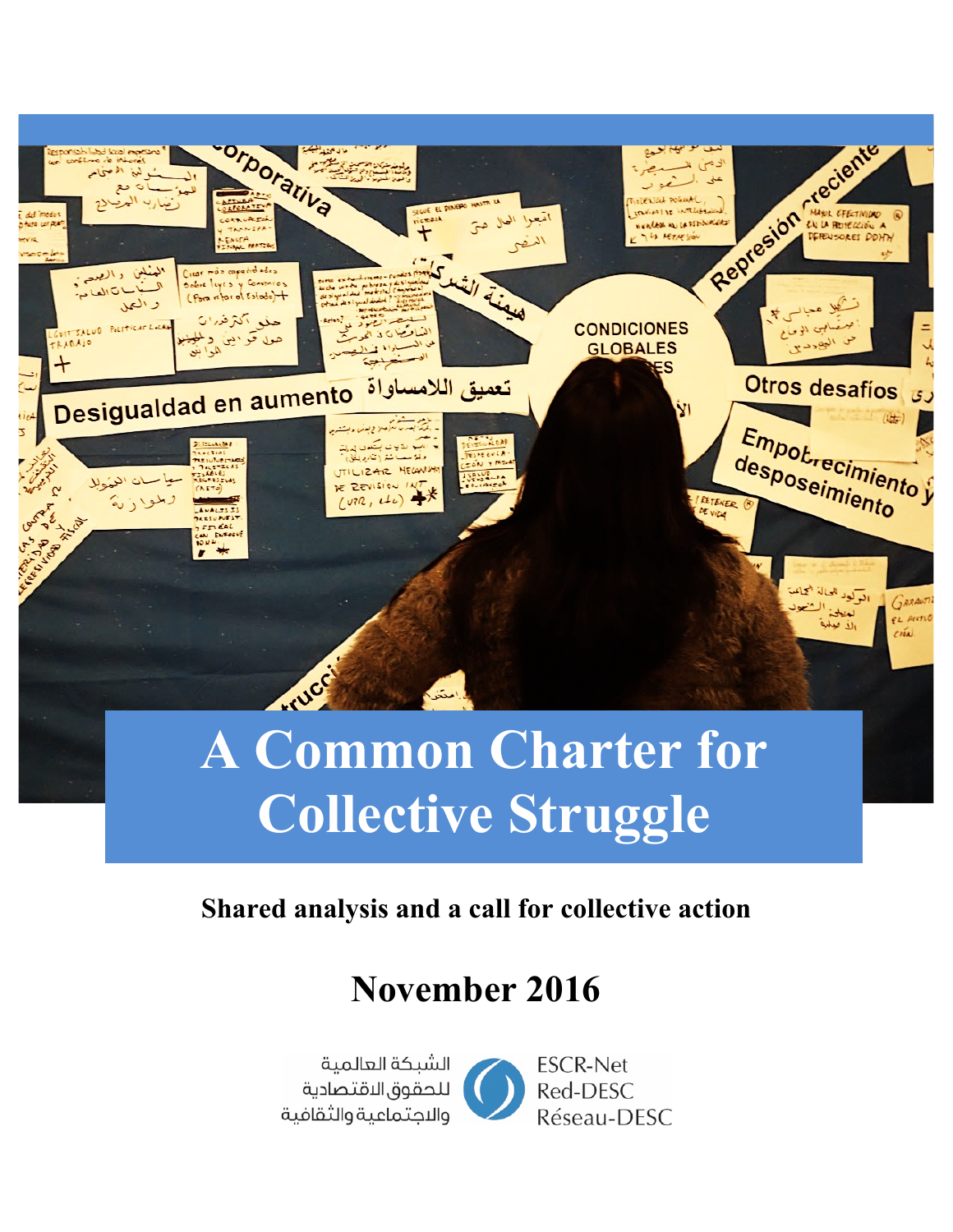This Charter was affirmed by ESCR-Net Members during their Global Strategy Meeting (15-19 November 2016) as a shared analysis about common conditions deepening inequalities and leading to the impoverishment and dispossession of communities around the world. The Charter provides an overview of the global forces affecting people living in both rural and urban areas in all regions of the world. It also contains an emerging vision for forging unity across struggles and concludes with initial points of consensus relating to shared demands for justice that might inform a global campaign or coordinated actions in line with ESCR-Net's mission "to build a global movement to make human rights and social justice a reality for all."

The charter was originally developed by the Network's Working Group of Social Movements and Grassroots Groups over a yearlong series of meetings. Following circulation of an initial draft with members of ESCR-Net's thematic working groups in June 2016, and the incorporation of the input offered by those members, the Common Charter for Collective Struggle was subsequently presented and discussed at the Global Strategy Meeting, held in Buenos Aires Argentina, in order to contribute to a common analysis of shared challenges and global conditions and to inform the Network's forthcoming strategic plan.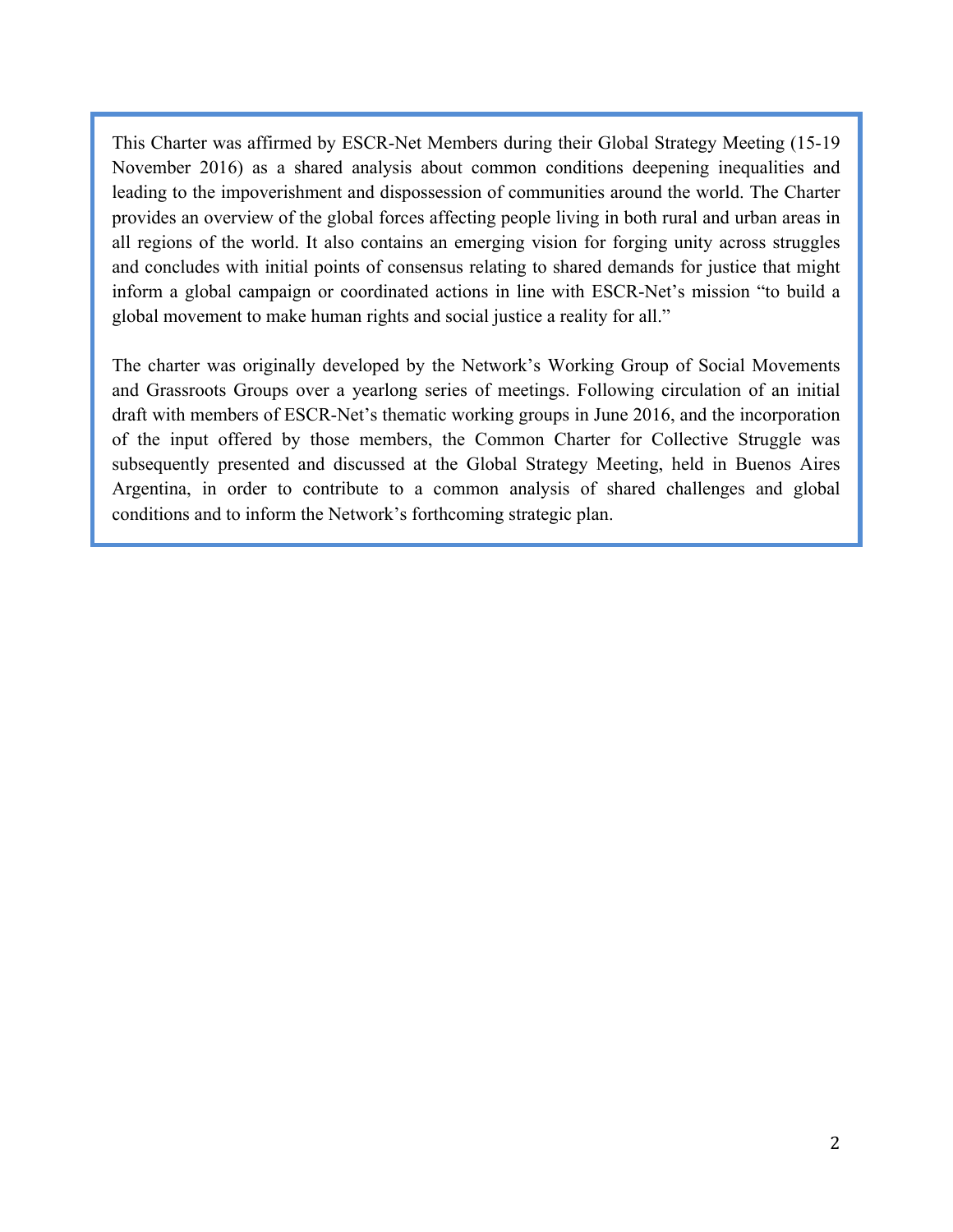## **Common Conditions and Shared Challenges**

As a basis for considering the importance and potential parameters of a global campaign, this section briefly outlines some of the key characteristics of the social, economic and political models that undermine the realization of human rights.

#### **Impoverishment and Dispossession Amid Abundance**

We live in the most productive economy in human history with more than enough resources to feed, house and educate every human being, but these resources are not being used to meet these needs. Rather, there is a widening wealth gap that is concentrating the resources and productive capacity of the world into fewer and fewer hands while the majority face impoverishment and dispossession. What's more, many people have been taught that the substandard living conditions in which they struggle to survive, or that prompt migrants to move, is a result of their own poor choices. "We need to shatter the myth that poverty is self-inflicted," or somehow an inevitable byproduct of a global economy.

Arguably, the current economic model has intensified over the past few decades. Initially piloted in Chile, the UK and US, and then imposed globally via structural adjustment policies imposed by the International Monetary Fund, World Bank and a series of trade and investment agreements, "neoliberal" rhetoric, regulation and policies have created a false dichotomy between freedom and equality and argued that markets free of government interference would most efficiently allocate resources and ensure economic growth. These policies promoted deregulation for the elite, reduced taxation and public spending, privatization of public goods and services, and "flexible" labor markets. Labor market deregulation has led to a growing informal sector, and the suppression of wages<sup>2</sup>, a general worsening of working conditions and a weakening of wage bargaining power that has pushed workers, and in particular female workers, into vulnerable employment.<sup>3</sup> These forms of exploitation are accompanied by dispossession in both rural and urban areas.

Contrary to its claimed promotion of freedom, the current economic system commodifies people and nature and often criminalizes the poor.<sup>4</sup> Whether via autocratic governments, the imposition of unelected officials on struggling municipalities, or international agreements negotiated behind

<sup>&</sup>lt;sup>1</sup> Bob Zellner of the Forward Together Moral Mondays Movement of the USA, during the meeting of the Social Movement Working Group in Biloxi, MS, 15-19 September<br><sup>2</sup> Ida Le Blanc of NUDE, Trinidad and Tobago, and Melona Daclan Repunte, Defend Job, Philippines, Millerton,

NY, June 8-11, 2016<br><sup>3</sup> International Labour Organization (ILO), 'Global Employment Trends for Women,' International Labour

Organization: Geneva, December 2012.

<sup>&</sup>lt;sup>4</sup> Herman Kumara, National Association of Fisherfolk Solidarity Organization, Sri Lanka, Millerton, NY, June 8-11, 2016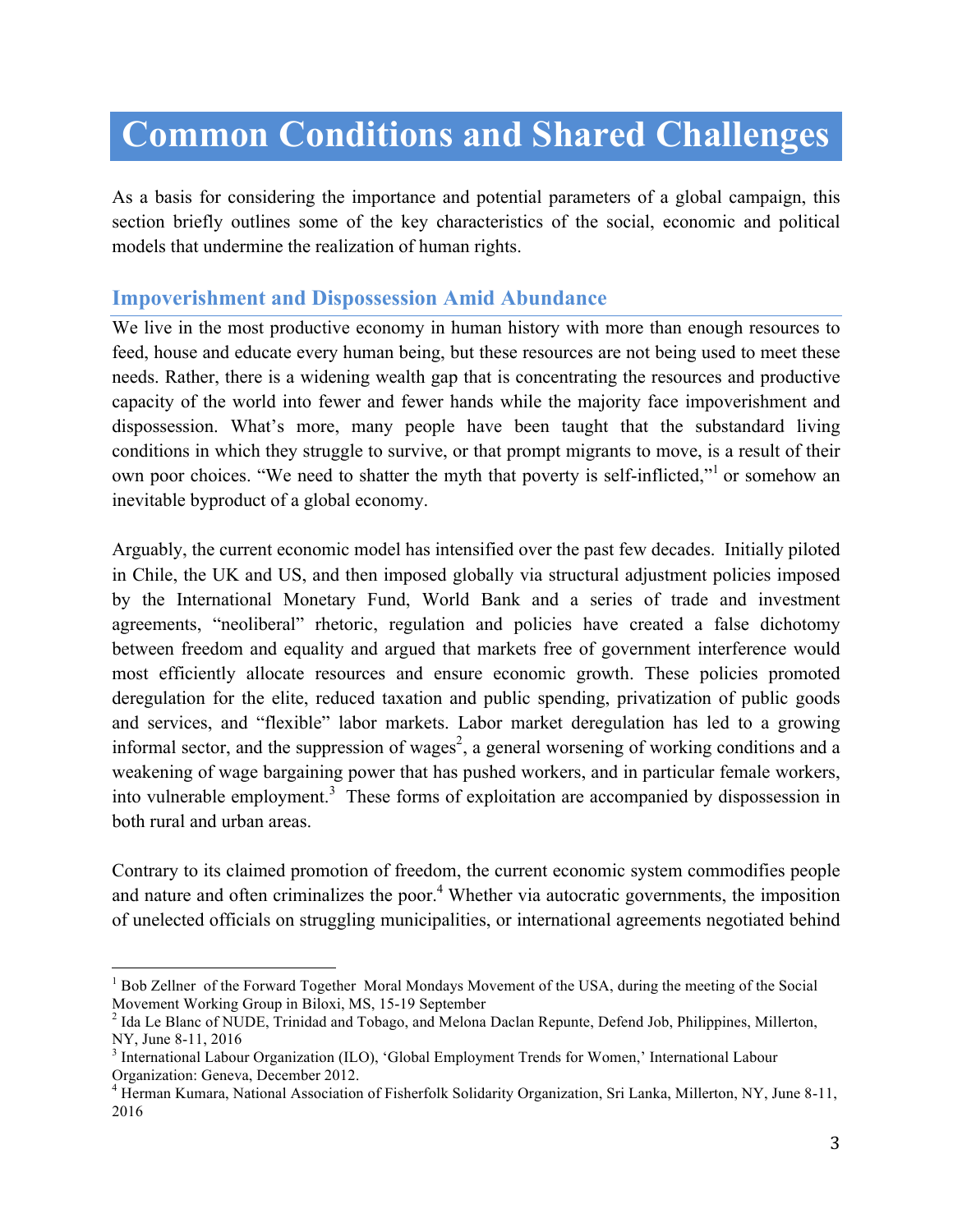closed doors, rights to political participation—which are interdependent with ESCR—are being consistently eroded in many contexts. Labor, environmental and human rights regulations are treated as impediments to free markets and progressively weakened. At the same time, corporate pursuit of profit is subsidized through tax exemptions granted by governments competing for investment and corporate tax evasion through artificially shifting profits to lower tax locations or tax havens. This leaves governments with declining public revenue and/or growing debt. Technological innovation and productive capacity have grown, but they have been matched by increasing unemployment and underemployment, stagnating real wages, deepening inequality and economic and ecological crises, which have fueled migration, social unrest and militarism. In essence, "we are not poor; we are made poor. We can't fight poverty but we need to fight against that which impoverishes us."<sup>5</sup> The rules of the global economic system, in other words, permit profit to be privately enjoyed by a few while the majority (in both rural and urban areas) face growing threats to their livelihoods and their ability to realize economic, social and cultural rights in practice.

In many countries around the world, women face different and disproportionate impacts of these processes, leading to what is often referred to as the 'feminization of poverty.' Women are often denied access to land, financing and other productive resources, and often work in sectors that are under-valued by the formal labor market. Their contributions are often made invisible, and their access to essential services, such as health care and education, are often lacking. As a result of conflict, migration spurred by economic necessity and other processes, many rural households are headed by women, yet they are not fully recognized. Subjected to sexual harassment and other forms of violence, women often find themselves caught in the downwards spiral of impoverishment and without the capacity to effect lasting change in their situation.

The intensification of the market-driven global economic system, therefore, has presented grave threats to human rights, viable livelihoods, environmental sustainability and human dignity, in both the global North and the South. In the United States, for example, "capitalism is eating its middle class."<sup>6</sup> This system tends to exploit crises (climate change, terrorism, global hunger) to further maximize profit and concentrate power in the hands of an ever-smaller elite. It is aided by the manipulation of public opinion, often via media outlets that are controlled by states and/or business interests, and which often suggest that a model premised on a drive for profit is the path to happiness, and suggests that those who challenge this paradigm are tantamount to criminals.<sup>7</sup>

#### **Corporate Capture of the State**

As this economic model has intensified, it is nonetheless built on much longer histories of dispossession, and exploitation. Commercial interests in colonialism, slavery and imperialism

<sup>&</sup>lt;sup>5</sup> Mkhaliseni (Ndaboh) Mzimela of Abahlali baseMjondolo, South Africa, Biloxi, MS, September 15-19, 2015<br><sup>6</sup> Kindra Arnesen. Bridge the Gulf, USA, Biloxi, MS, September 15-19, 2015<br><sup>7</sup> Leonardo Pereira Xavier, Movimento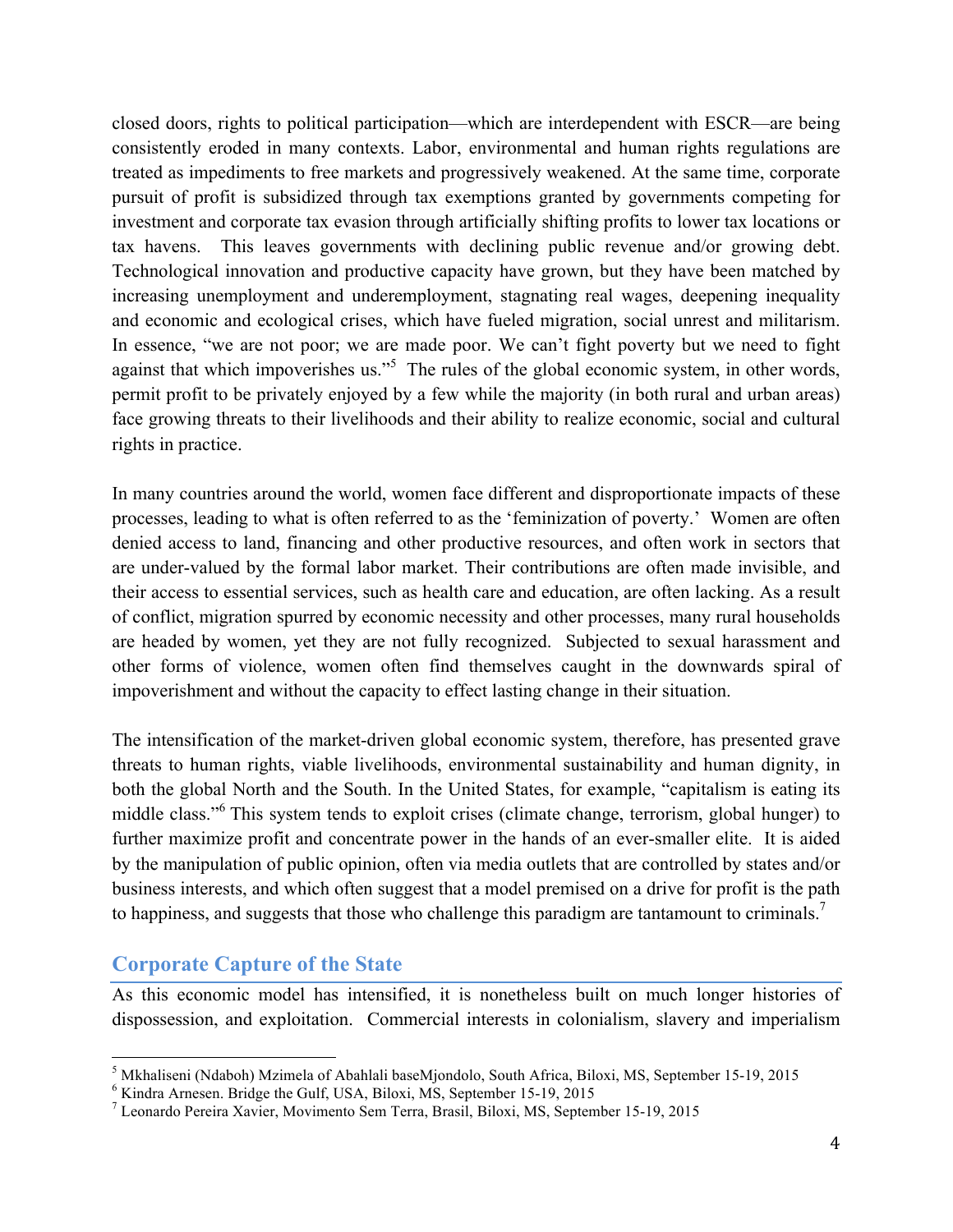relied on government support; today, we are witnessing the growing phenomenon of "corporate capture," by which an economic elite undermines the realization of human rights and environmental sustainability by exerting undue influence over domestic and international decision-makers and public institutions. This has been facilitated, in part, by drastic reductions in public spending and increasing reliance on private sector actors to provide essential services that fall under the responsibilities of states (education, health care, water distribution, etc.) Corporations, financial institutions and investors have often relied on the collusion of States to extract and maximize profit. Since the widespread introduction of the neoliberal economic model in in the 1980's, many countries have seen elite private actors seize more power within the political system. This model finds expression in trade and investment agreements shaped by the interests of global capital to favor the plunder of common goods or so-called "natural resources" and the provision of cheap labor. This has led to a "race to the bottom" that undermines regulation and pits workers or communities against each other in all regions.

This has led, in many places, to a shift in the role of the State to serve as "an apparatus of global capital" instead of a regulator of public good.<sup>8</sup> In some countries, from the perspective of grassroots leaders on the frontlines of social justice struggles, they are confronting a corporatepolice state,<sup>9</sup> which is "increasingly willing to use police and military to serve the interests of capital instead of people."<sup>10</sup> Despite decades of voluntary "corporate social responsibility" and apparent legal protections in some contexts, communities often face immense struggles just to secure information and participate in decisions affecting their future or access justice in the face of systemic violations of human rights.

#### **Deepening Inequality**

The world today is characterized by staggering degrees of inequality. As reported by Oxfam, "The gap between rich and poor is reaching new extremes. Credit Suisse recently revealed that the richest 1% have now accumulated more wealth than the rest of the world put together. This occurred a year earlier than Oxfam's much-publicized prediction ahead of last year's World Economic Forum. Meanwhile, the wealth owned by the bottom half of humanity has fallen by a trillion dollars in the past five years."<sup>11</sup> At a time when a select few individuals and corporations have amassed more wealth than entire nations and where essential public services are increasingly available only to those with the money to pay for them, the gap between the rich and poor has reached unacceptable proportions.

<sup>&</sup>lt;sup>8</sup> Liz Theoharis, Kairos Center for Religions, Rights and Social Justice, USA, Biloxi, MS, September 15-19, 2015<br><sup>9</sup> Francisco Rocael, Consejo de Pueblos Wuxhtaj, Biloxi, MS, September 15-19, 2015<br><sup>10</sup> Melona Daclan Repu

how this can be stopped." At:

https://www.oxfam.org/sites/www.oxfam.org/files/file\_attachments/bp210-economy-one-percent-tax-havens-180116-summ-en\_0.pdf.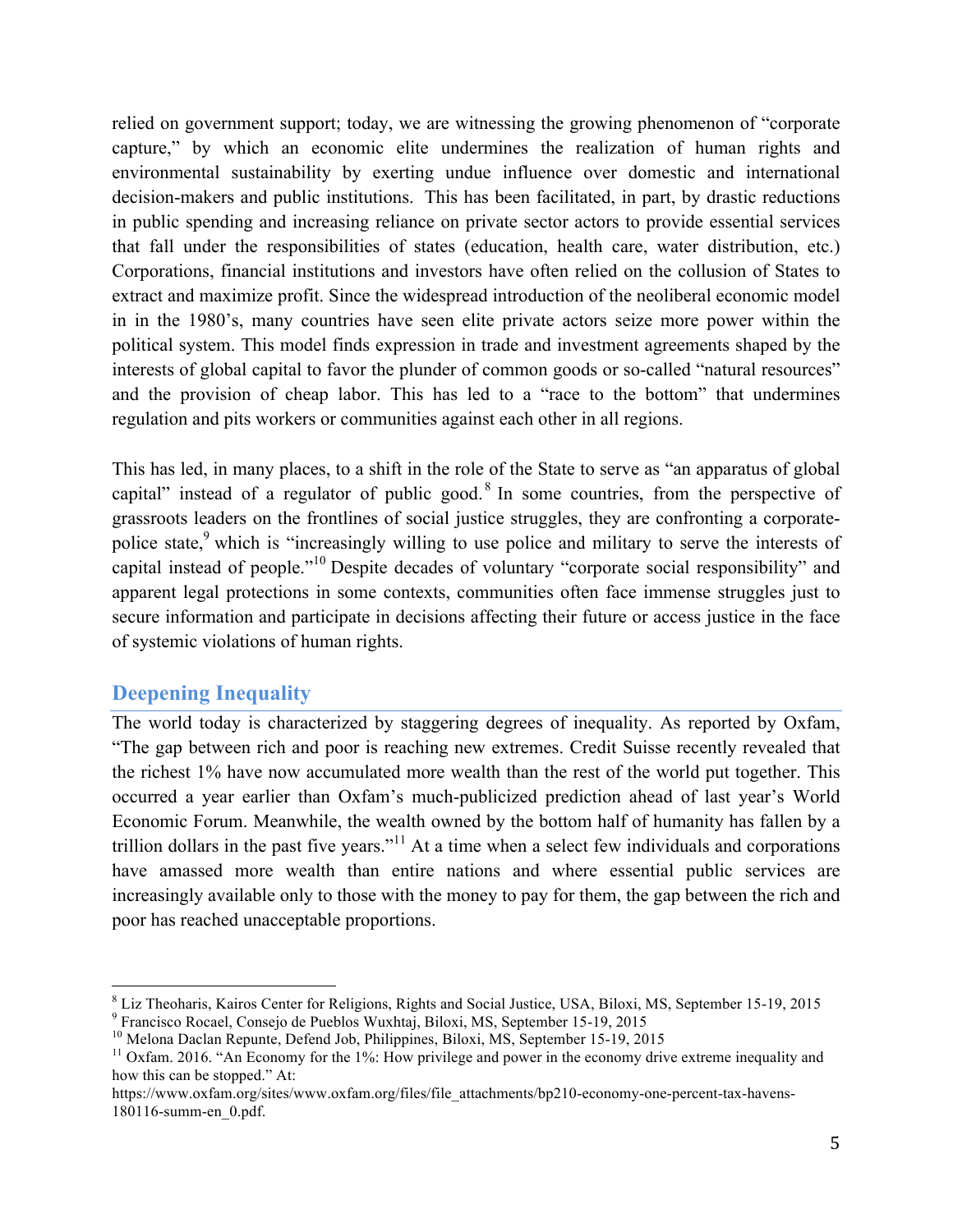This economic inequality has frequently been justified and maintained by socially-constructed divisions, gender stereotypes, racism and discrimination against minority groups and other forms of fear and prejudice. Histories of oppression, often intertwined with exploitation and dispossession, mean that women and certain groups—including indigenous and Afro-descendent communities, migrants and refugees, persons with disabilities, and many others—are disproportionately impacted by impoverishment and excluded from decision-making processes, intensifying economic inequality or adding compounding inequalities. Attention to substantive equality—beyond legal or formal equality—must include a focus on how different groups are positioned within societies due to norms and structures embedded over time. For instance, women continue to bear a disproportionate burden of (unpaid) care for children and the elderly, while domestic workers—the vast majority of whom are women and often migrants—face chronic exploitation with few labor protections. Apparently neutral laws and policies may fail to secure justice, inclusion and material well-being for all groups.

#### **Degradation of Ecosystems and a Changing Climate**

The global economic forces that have broadened the divide between rich and poor have privatized and concentrated the world's productive and natural resources in the hands of increasingly few. They have driven rising consumption, further aided by the planned obsolescence of goods and technologies, as vital to ongoing economic growth and profit, while treating nature as a commodity. This has led to the destruction of forests, rivers and parts of our oceans, upon which many people depend for survival, as well as the contamination of air**.** It has also destabilized the global climate, posing severe threats to the ability of countless people – and their children -- to realize their human rights. "The ability of the environment to sustain life is threatened by climate change, perhaps the clearest symptom of a system driven by private profit over public good."<sup>12</sup>

With C02 levels in the atmosphere today, far higher than levels present on the planet for two million years, the global temperature today is higher than it has been in the last 115,000 years. Deep ocean warming is melting glaciers, driving fish and marine animals toward the poles at unprecedented rates, and raising sea levels faster than at any time in the last 2,800 years. Climate change has altered the timing of the seasons, and brought about more severe, and unpredictable, extreme weather patterns, including devastating floods, draughts and other phenomena. In fact, these changes have disproportionally impacted the world's poorest people, especially those who live off the land or live in precarious dwellings or low-lying coastal areas. These impacts usually are felt most strongly in locations far from the sources of the original carbon emissions or by the poor and marginalized in wealthier countries, who are neglected in times of natural disasters.

<sup>&</sup>lt;sup>12</sup> Leonardo Pereira Xavier, Movimento Sem Terra, Brasil, Biloxi, MS, September 15-19, 2015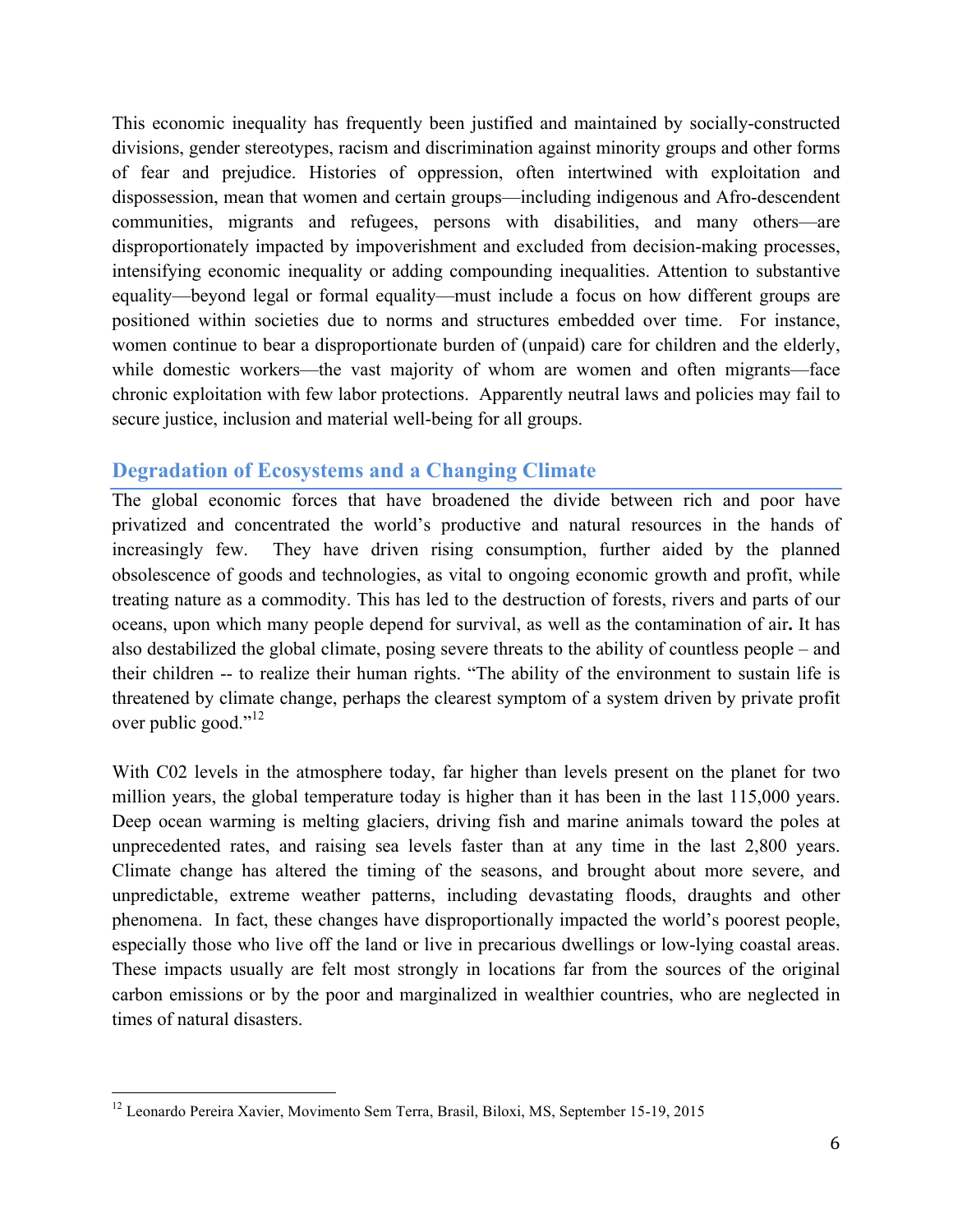#### **Growing Repression**

Social movements, grassroots organizations and other groups that represent people confronting human rights violations and threats against their ability to live in dignity are, today, facing intensifying repression and, in some cases, a militarized response to the challenges they pose to the prevailing system. These threats are perpetrated by actors associated with government, military and paramilitary forces, corporations and organized crime who have targeted human rights defenders in reprisal for their work mobilizing people to defend and promote economic, social and cultural rights. In some places, freedom of association and expression for organizations has been curtailed by restrictions on their ability to receive funding or basic permissions to operate. In other cases, the law has been used as a tool to silence human rights defense and criminalize human rights defenders, as well as people living in poverty themselves.<sup>13</sup> Too often, human rights activists have been subject to surveillance (whether lawful or otherwise) as a result of their work. As stated by the daughter of trade union activists facing serious criminal changes, "they have become so aggressive, they are killing our human rights defenders."<sup>14</sup>

In the first half of 2016, ESCR-Net responded to weekly threats against members, involving harassment, unlawful surveillance and criminalization of human rights defenders, grassroots organizations or social movement struggles, often in the name of national interests or security, and bolstered by an overriding "culture of impunity."<sup>15</sup>

In many countries, this repression has been intertwined with a wider politics instigating fear and prejudice, in which corporate- and/or government-captured media is involved in defaming individuals and, sometimes, entire groups claiming their human rights, as criminal, anti-national, extremist and otherwise illegitimate. In some cases, ethnic or religious differences are deepened and utilized to divide those facing common injustices. In other cases, powerful individuals and families, whose position is reinforced by autocratic forms of government and vestiges of colonial injustices, have orchestrated (or have been complicit with) repressive responses to human rights defense.

In the face of these trends, SMWG members have, on the one hand, celebrated the times when they have survived such attacks and reaffirmed their commitment to robust cross-regional solidarity in times of threats. On the other hand, social movement leaders have also emphasized the need to confront the root causes that have prompted social movements to mobilize in the first place to defend or promote ESCR, after a necessary solidarity action is taken in response to these threats. <sup>16</sup> In essence, this is a call to move beyond solidarity and collectively address the common conditions pushing communities into struggle to resist dispossession, impoverishment

<sup>&</sup>lt;sup>13</sup> Tchenna Masso, MAB, call of the SMWG, Tuesday, March 29, 2016<br><sup>14</sup> Niki Gamara, Defend Job, Philippines, call of the SMWG, Wednesday, March 17, 2016<br><sup>15</sup> Melona Daclan Repunte, Defend Job, Philippines, call of the SM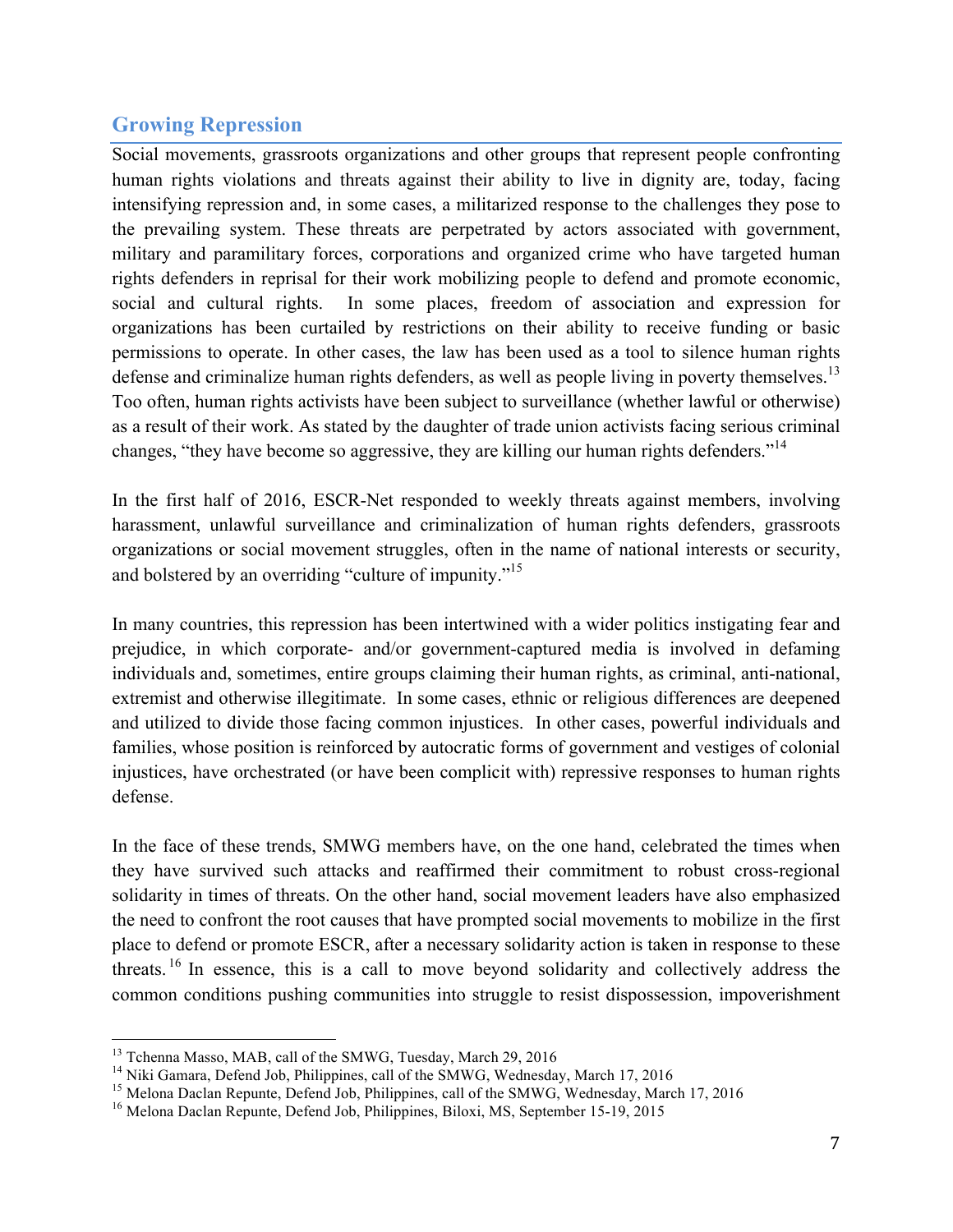and environmental destruction and to insist on their dignity and rights to material well-being, self-determination and political participation.

## **Emerging Points for Unity Across Struggles**

The social movements that are members of ESCR-Net posit that "another world is possible, and necessary, and we are the vehicle to get there."<sup>17</sup> In part, this requires a recognition that the diverse members of ESCR-Net are all facing common global forces and interests that often gain from the impoverishment and dispossession of others. "Just as capitalism is globalized, we must globalize the struggle for the rights of the poor."<sup>18</sup>

#### **Reclaiming Human Rights**

Human rights are a powerful tool with which to counter these trends, promote accountability and challenge the prevailing development model. This is because human rights standards have emerged as a result of long legacies of struggles. As a result, States have obligated themselves to respect, protect and fulfill human rights to the maximum of their available resources and via international assistance and cooperation, guaranteeing rights to self-determination and both formal and substantive equality in the enjoyment of rights. International instruments, including the Universal Declaration of Human Rights, several core human rights treaties and jurisprudence from international and regional bodies, offer evidence of common demands for a transformed world, based on the principles of substantive equality and dignity. Building awareness of human rights—particularly economic, social and cultural rights—has the potential to break the isolation of emerging grassroots struggles confronting powerful, increasingly global, interests. Human rights provide a common framework for analysis and demands, which will necessarily include a focus on the enforcement and implementation of human rights standards in the struggle for dignity.

#### **Connecting Struggles – A Global Movement United to Confront Injustice, Inequalities, Dispossession and Exploitation**

Communities, each with a unique history, are increasingly being shaped by global actors, policies and practices that are perpetuating an ongoing crisis of deepening inequality, impoverishment, environmental destruction and related rights violations. Social injustice is not a concern only in rural – or urban – areas. It is not only isolated in pockets in the Global South. Today, people living in poverty, impacted by ESCR violations or threatened with losing the basis of their livelihoods reside in every country. If not explicitly united in a common struggle, these communities and movements share fundamental challenges, providing a basis for coordination.

<sup>&</sup>lt;sup>17</sup> Herman Kumara, National Fisheries Solidarity Organization, Sri Lanka, Biloxi, MS, September 15-19, 2015 <sup>18</sup> Roshan Bhati, Pakistan Fisherfolk Forum, Pakistan, call of the SMWG, Wednesday, March 17, 2016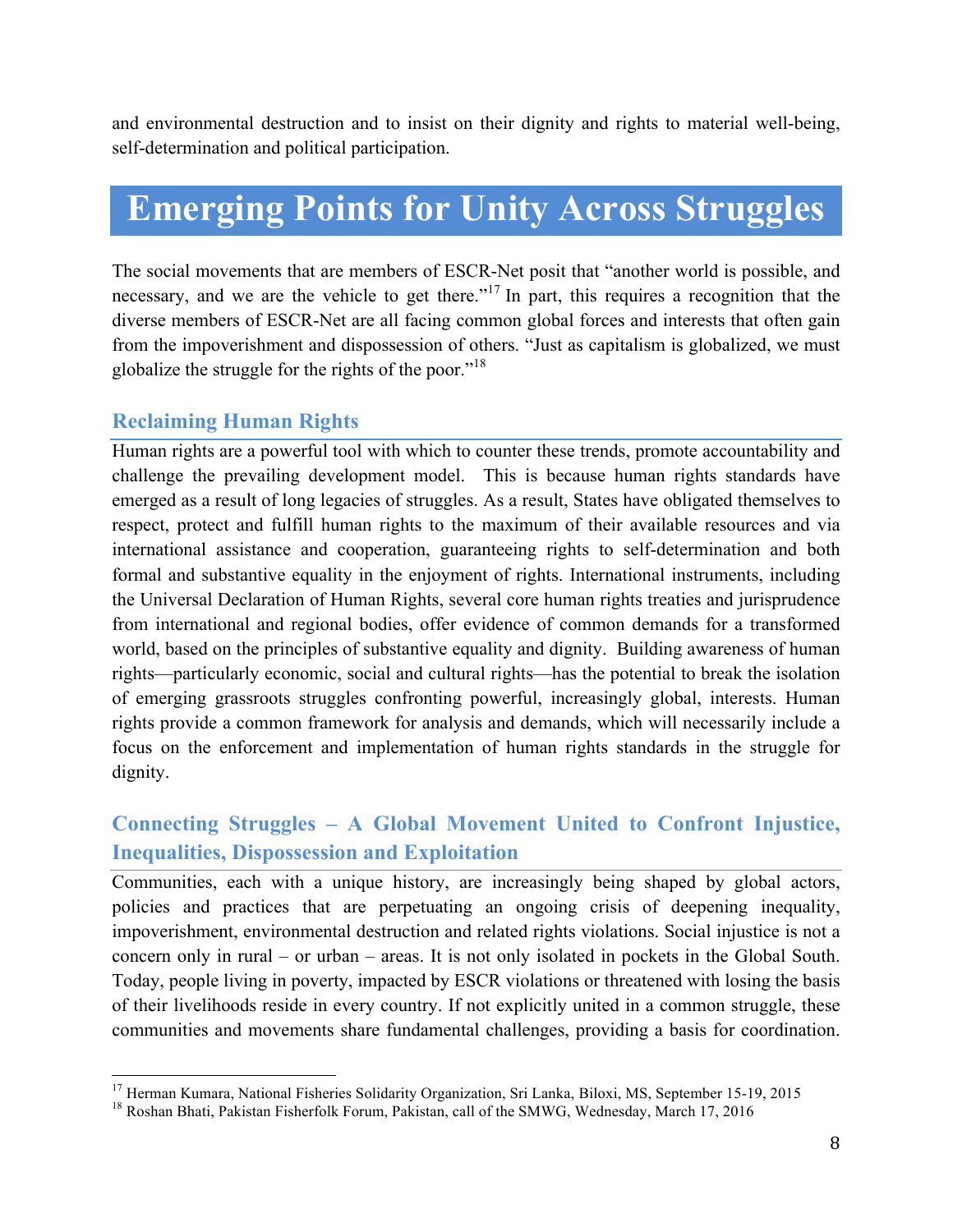Through deepening the unity of these individual struggles and showing the connections between them, it is possible to build a broader campaign for the universal realization of human rights. Indeed, the only force that can contend with this model that privileges private gain over public well-being—ensuring accountability and ultimately advancing alternative models—will be the united actions of communities and allied organizations collectively confronting impoverishment, dispossession and inequalities. Efforts to contest the interests embedded in our current economic and social models would likely:

- Ø **Confront corporate capture of state institutions and decision-making processes**: Corporate and other private actors particularly in the finance and investment sectors, often working in close partnership with governments, have become increasingly aggressive in their pursuit of profit. This is a key driver of the growing repression outlined above, particularly as communities have mobilized to resist dispossession and demanded rights. Rather than allowing corporations, investors and financiers to co-opt state institutions and processes, exploit nature and amass wealth and the expense of people, articulated collective action has the potential, in the words of Gandhi, to ensure that "there is enough for need, not for greed."<sup>19</sup>
- Ø **Insist on rights not goals:** Human rights—including economic, social and cultural rights—are non-negotiable, universal, interdependent and indivisible, and society must make available the maximum available resources for their realization. Rights to equality, life and livelihood, among others, may not be reduced to "development goals" and voluntary codes of conduct that can be underfunded, left to the private sector, missed or pushed back due to unforeseen circumstances. In this regards, reinforcing the status of human rights as legal obligations is key. As a result of peoples' struggles, human rights have been codified into international treaties, and every State is legally bound by at least one human rights treaty, including 164 States that have ratified the International Covenant on ESCR. States have legal obligations to respect, protect and fulfill these rights, including through ensuring effective remedies and equal access to justice in the case of violations. These obligations, similarly, must be fulfilled in practice, often prompted by people's insistence on claiming them.
- Ø **Question the morality of profit amid deepening inequality:** We are in a society where the pursuit of profit justifies the concentration of resources, dispossession of millions of people, destruction of the environment and resulting poverty, spun as both the effect of individual failures and the inevitable cost of 'progress'. Taxes are avoided and public goods are privatized to increase the profit margins of large corporations and their investors. At the same time, grassroots leaders that mobilize to defend the human rights of people and communities in the face of the relentless drive for profit are criminalized

<sup>&</sup>lt;sup>19</sup> Prafulla Samantara, Lok Abhay Shakti, India, call of the SMWG, Wednesday, March 17, 2016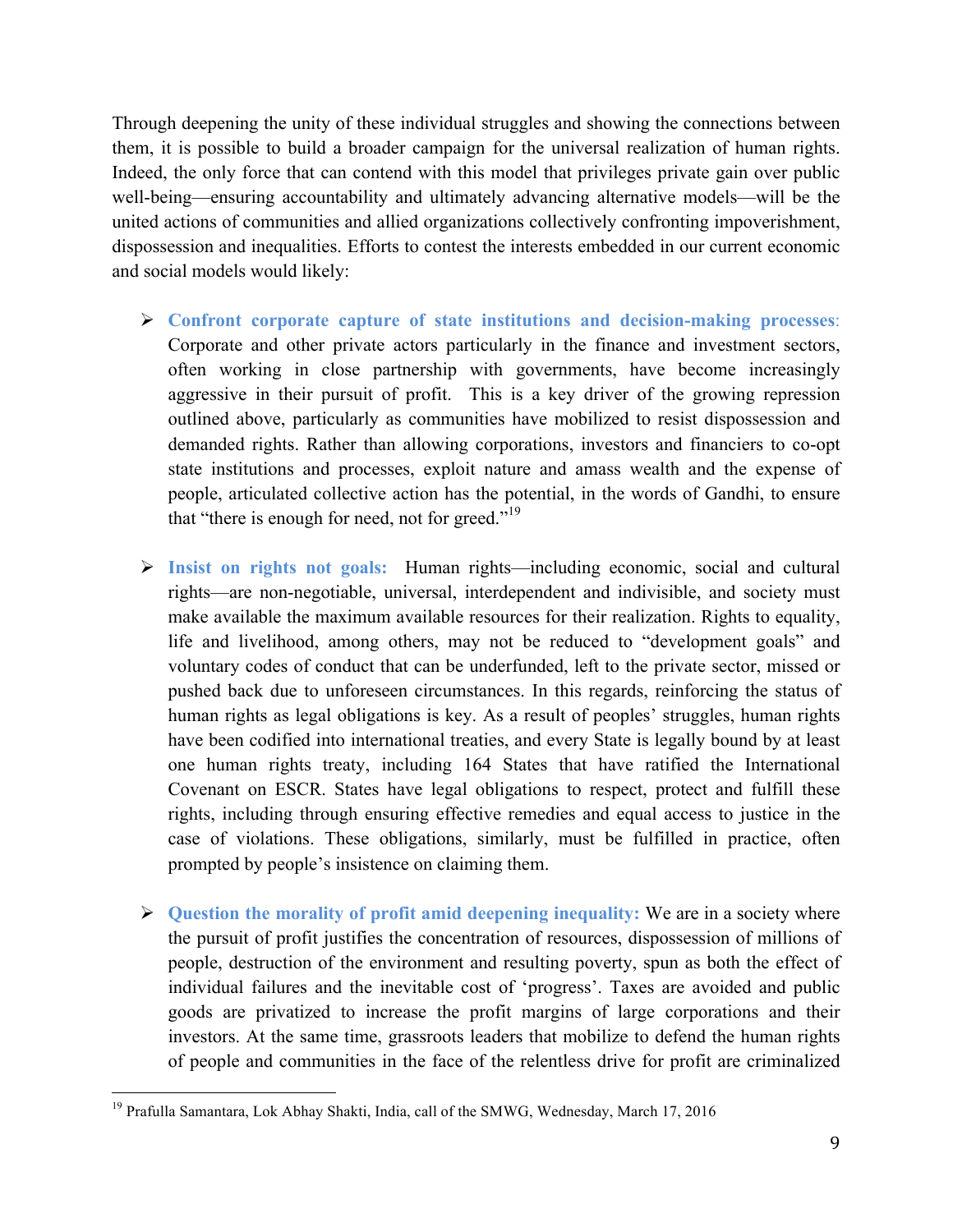and silenced. This represents a fundamental imbalance in the values governing the world's economic architecture, and calls for a concerted effort to "demonize profit and make it sound like a bad word, rather than a noble pursuit."<sup>20</sup>

#### **Advancing the Leadership of the Impoverished, Dispossessed and Marginalized**

As economic forces leverage local dynamics and histories to their own advantage, they are also prompting economic, social and environmental conditions that are compelling the impoverished and dispossessed to action. In almost every country in the world, inequality is growing, pushing increasing numbers of people into poverty or rendering their livelihoods increasingly precarious. They include workers who are forced to work excessively long hours or tolerate inhumane working conditions, informal urban workers, and agricultural workers—70 percent of whom are women—vital to food security but without adequate rights to land.

No one is voiceless. In fact, the leadership of those directly impacted by dispossession, impoverishment, exploitation and environmental devastation, together with those who have made a political commitment to secure human rights, is critical if a global movement for positive social change has any prospects of succeeding. Pervasive, compelling and accessible evidence showing the existence of poverty amid clear global abundance has further strengthened multiple new movements around the world. These developments present the opportunity to build shared analysis, foreground common demands for human rights and unite action across borders. As articulated in ESCR-Net's core principles, social movements and politically organized communities must be central to analysis and action. Movements themselves have clearly said, "Nothing about us, without us."<sup>21</sup> The groups involved in shaping this concept note have also emphasized the need to support women in positions of leadership and stronger gender analysis, as well as for the ongoing development of grassroots youth leaders. $^{22}$ 

#### **Articulating Alternative Models**

The human rights framework offers potential parameters for common demands and alternative models, beginning with principles of transparency, accountability, and participation, but ultimately insisting on substantive equality and the use of maximum available resources and international cooperation to realize human rights. Based on the human rights framework, these alternative models would seemingly:

Ø **Affirm human dignity and the primacy of life:** Human rights are non-negotiable because every human life is sacred and possesses inherent dignity. Alternative models

<sup>&</sup>lt;sup>20</sup> Legborsi Saro Pyagbara, Movement for the Survival of the Ogoni People, Nigeria, Biloxi, MS, September 15-19, 2015

<sup>&</sup>lt;sup>21</sup> Mzwakhe Mdlalose, Abahlali baseMjondolo, South Africa, Millerton, NY, June 8-11, 2016<br><sup>22</sup> Herman Kumara, NAFSO, Sri Lanka. Millerton, NY, June 8-11, 2016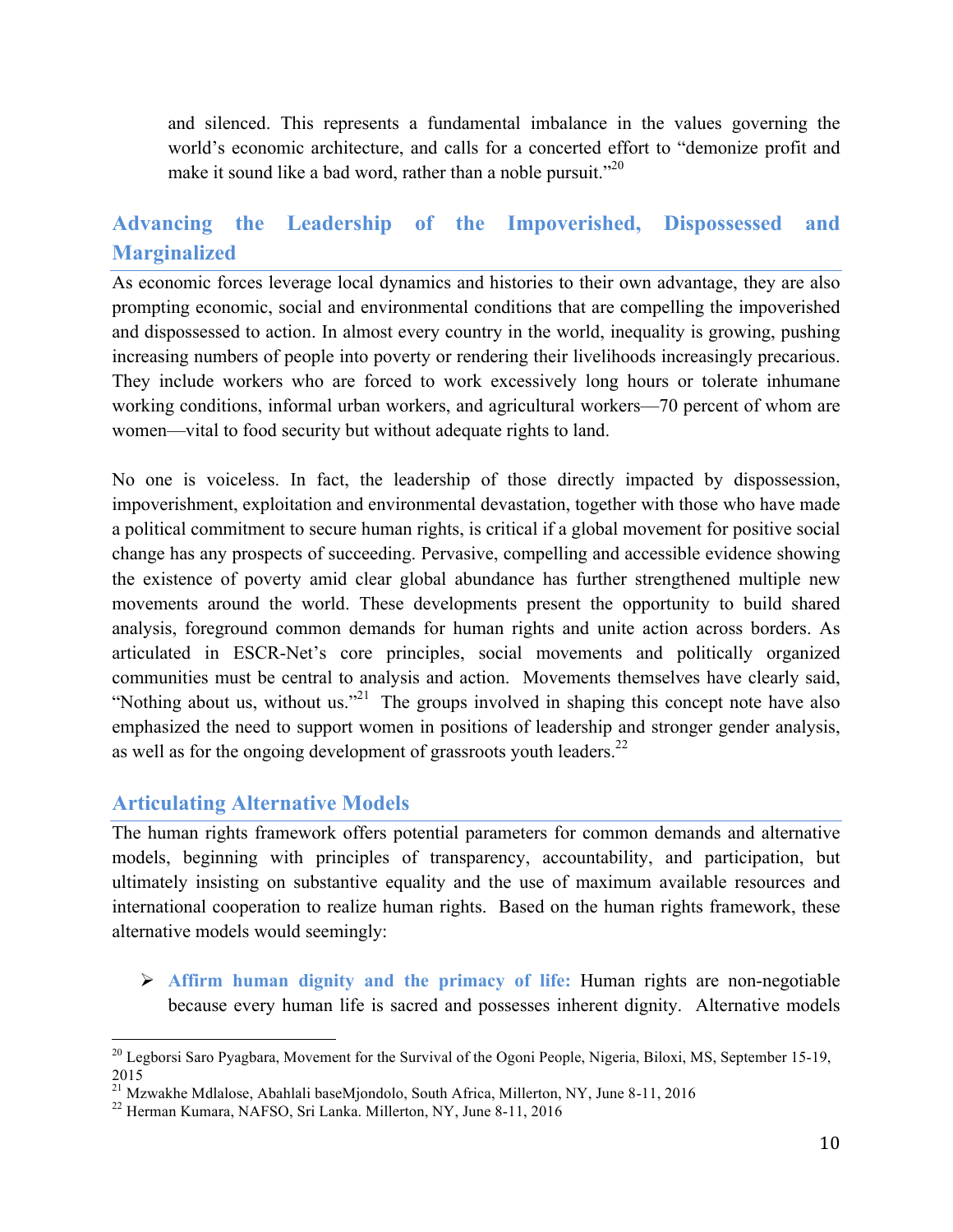would ideally affirm our common connections and responsibilities to future generations, ensure environmental sustainability, and create space for self-determination and the reclamation of freedom. They would honor and protect all forms of life – from the fisheries and waterways to the land and air. Human life is interdependent with all other forms of life.

- Ø **Demand substantive equality as a prerequisite for moving forward:** Women often bear the brunt of global poverty because systems of patriarchy intersect with and influence the global economic system. Women and girls face different and disproportionate barriers to the enjoyment of their ESCR, even while women in the same society are differently positioned due to intersecting issues of class, citizenship status, sexual identity, race or other issues. If our mission is to make "human rights and social justice a reality for all" while building a movement able to achieve this, we must insist on both formal and substantive equality as central to this mission and to our movement. Alternative models must therefore foreground the rights and realities of women and girls around the world, ensuring that they are central to their construction.
- Ø **Safeguard space for dissent and "the right to claim rights":** In the face of the growing criminalization of dissent and the closure of space for civic action, all human rights must be upheld. These include freedom of conscience, expression, assembly and association and due process rights as mutually reinforcing with economic, social and cultural rights.
- Ø **Envision a common future:** This involves acknowledging historical injustices and the ways in which the powerful have often maintained their position by sowing fear, prejudice and division. This entails attention to substantive equality, ensuring the struggles to end poverty and dispossession ultimately lead to shared well-being and full participation and rights for all people, "without discrimination of any kind as to race, color, sex, language, religion, political or other opinion, national or social origin, property, birth or other status," including gender identity and sexual orientation. It necessitates ensuring ecological sustainability, advancing common but differentiated responsibilities, and challenging inequalities within and between countries.

Ultimately, "ESCR-Net's social movements are all calling for the same thing: to end poverty and violence against the poor and those that fight to defend their rights."<sup>23</sup> A global campaign to realize economic, social and cultural rights has the potential to unite these different struggles into one overarching effort. Not only is a world that embraces all human rights and upholds the primacy of all life possible, it is already breaking through in these struggles.

<sup>&</sup>lt;sup>23</sup> Ida LeBlanc, National Union for Domestic Employees, Trinidad and Tobago, call of the SMWG, Wednesday, March 17, 2016